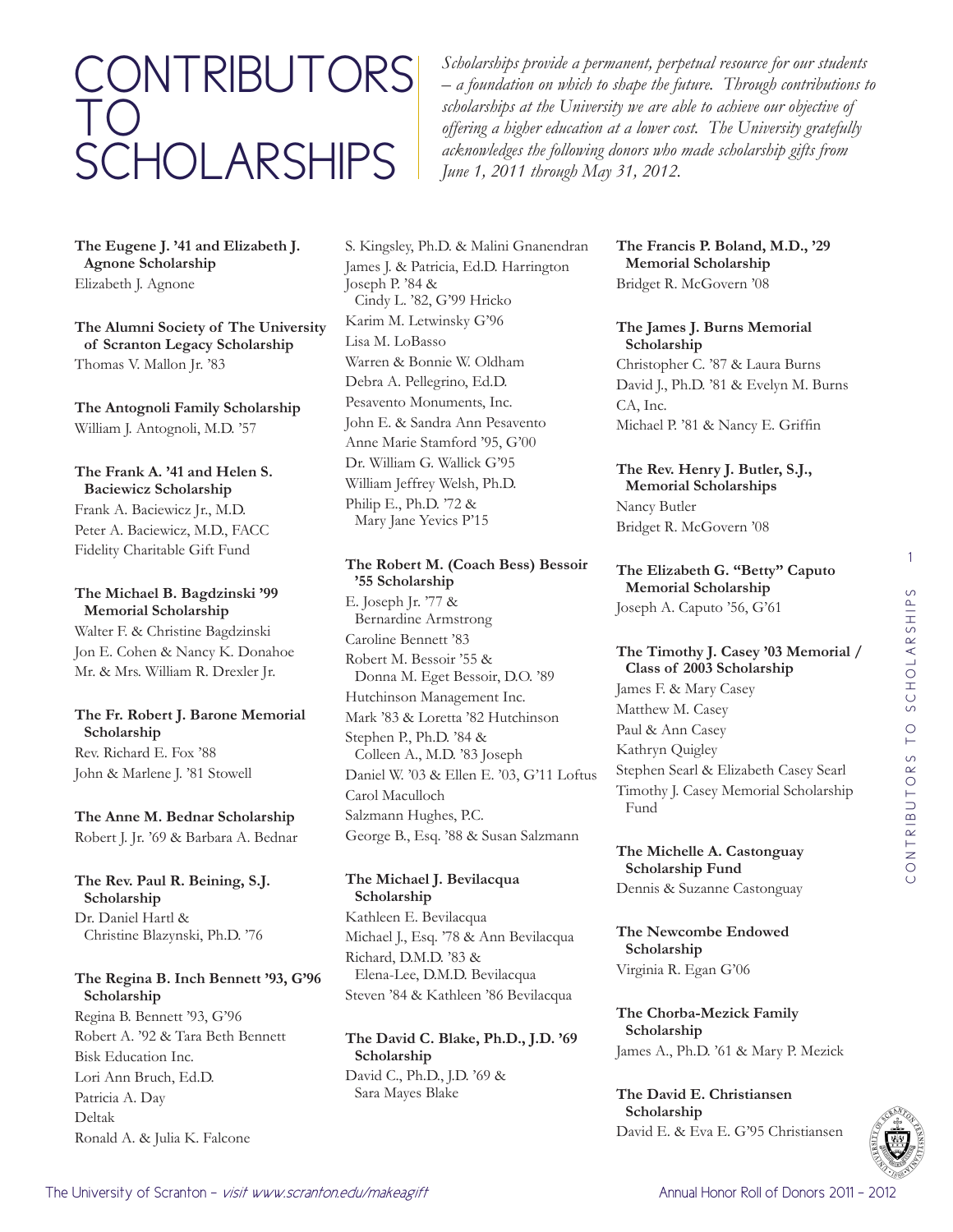**The Class of 1952 50th Reunion Scholarship** John J. Casazza Jr., Ph.D. '52 John F. Higgins '52

#### **The Class of 1959 Scholarship**

Theodore L. '59 & Marilyn Y. Ferraro David P., Ph.D., ACSW '59 & Suzanne Kemple Arthur T. Myers '59 Gerald Richard, Esq. '59 & Ann Walsh

#### **The Class of 1960 Reunion Scholarship**

Gene E., CPA '60 & Nancy S. Banick Angelo R. '60 & Nancy Jean Cinti Robert A. Jr. '60 & Blanca Denton C. William '60 & Joanne Eckenrode John J., M.D. '60 & Joyce Ferry John J. '60, G'70 & Patricia Gilligan Augustino R. '60 & Phyllis Graziano MG John P., USA, Ret. '60 & Marlene Herrling J. Edward '60 & Dolores Ludes Donald F. '60 & Patricia A. McAndrew Frank J. McDonnell, Esq. '60, H'08 Anthony M., M.D. '60 & Emily Perry John G. Pittelli '60, G'65 Arthur P. '60 & Helen A. Poli John B. Pryle '60 COL George L., USA, Ret. '60 & Jeanne Shevlin Edward F. '60 & Sharon Zelinski

# **The Class of 1961 Scholarship**

James M. '61 & Marie Basta Ronald S. '61 & Blanche S. Dobies Paul P. '61 & Barbara Ann Foley Saul M. '61 & Sharon K. Levy James A., Ph.D. '61 & Mary P. Mezick William J. '61 & Mary Ann Summa Drew Von Bergen '61 Joseph F., Ph.D. '61 & Elvira Weiss

# **The Class of 1962 Scholarship**

Leonard B. Jr., CCLA, CFE '62 & Jean Berkoski James F. '62 & Cathy Corcoran Edward A. '62 & Evelyn L. D'Agostino LTC Robert M. Dobreniecki, USAR, Ret. '62, G'69 Joseph V., ACSW, LCSW '62 & Virginia I. Doria Richard J. Jr., Esq. '62 & Marian W. Dowling Gerard F. Fitzpatrick '62

John B. '62, G'64 & Jill Jordan Albert J. Marmo '62 Angelo P. '62 & Anita Montante Peter G. Montante '62 Joseph F. Jr. '62 & Dorothy Murray John J., CPCU '62 & Mary Ellen Price Michael J. '62 & Marilyn Sekol

**The Patricia A. Byrnes Clifford '86 Scholarship** Patricia A. Clifford '86

**The Catherine "Cate" Manley Coffey Fellowship Fund** Brenda Reeves

**The Condron Ambition and Achievement Scholarship** William K. Condron

**The Connolly-Blewitt Family Scholarship** Francis W., Ph.D. '64 & Anne Connolly William G. Jr. '59 & Clair C. Connolly

**The Dr. John H. Corcoran '21 Scholarship** Friendly Sons of St. Patrick

**The Michael S. Costello '96 Memorial Scholarship** James P. Costello Nancy Costello Timothy Costello Michael A. Crimmins '96 & Jennifer Lucier Matthew J. DiLiberto '96, P'15 Sean & AnneMarie E. '94 McCook Michael J. Jr. '96 & Alisa N. Snow Richard J. & Carol A. Walsh

**The Cottone Scholarship** Hon. S. John '49, H'95 & Joan Cottone

**The Cruciani Family Scholarship** Mary C. Cruciani, M.D. '76 Vincent N. & Ellen M. '83 Sica

**The Timothy T. Cummings '81 Memorial Scholarship** Michael J. Bell COL James F., M.D., FACP, FIDSA '88 & Julie, Esq. Cummings Brian T., CPA '82 & Lynn Regan Edward L. & Colleen A. '81 Tofani P'13

**The Rev. Royden B. Davis, S.J., Scholarship** Joseph J. Ciancaglini

**The James C. Doyle '66 Memorial Award** Mary Doyle

**The Denise Dubbels Memorial Scholarship** Lee P. Wontroski & Mary F. Engel, Ph.D.

**The Attorney John J. '51 and Joanne M. Dunn Sr. Scholarship Fund** John J. Sr., Esq. '51 & Joanne M. Dunn

**The James J. Burns Memorial Scholarship** Christopher C. '87 & Laura Burns David J., Ph.D. '81 & Evelyn M. Burns CA, Inc. Michael P. '81 & Nancy E. Griffin

**The Peter J. Farrell and Maida Lippert Farrell Scholarship**

Donald J., Ed.D. '80, G'88 & Christine Anticoli

**The John Francis Finetti Memorial Scholarship** Joseph F. & Louise M. Finetti

**The Timothy J. Finnerty '90 Memorial Scholarship** Just Give Colleen E. Larkin '91 Michael Stoeckel

**The Martha Fitch Scholarship** Daniel J. Dunn '72, G'74

**The Rev. John J. Fitzpatrick, S.J., Scholarship** Midori Yamanouchi-Rynn, Ph.D.

**The Ben Franklin Award of the Scranton Area Foundation** Scranton Area Foundation

**The Sean J. Gaffey Scholarship** Sean J. '99 & Allison Gaffey

**The John R. Gavigan, S.J., Fund** Richard G. '70 & June Wilson

2

 $\circ$ 

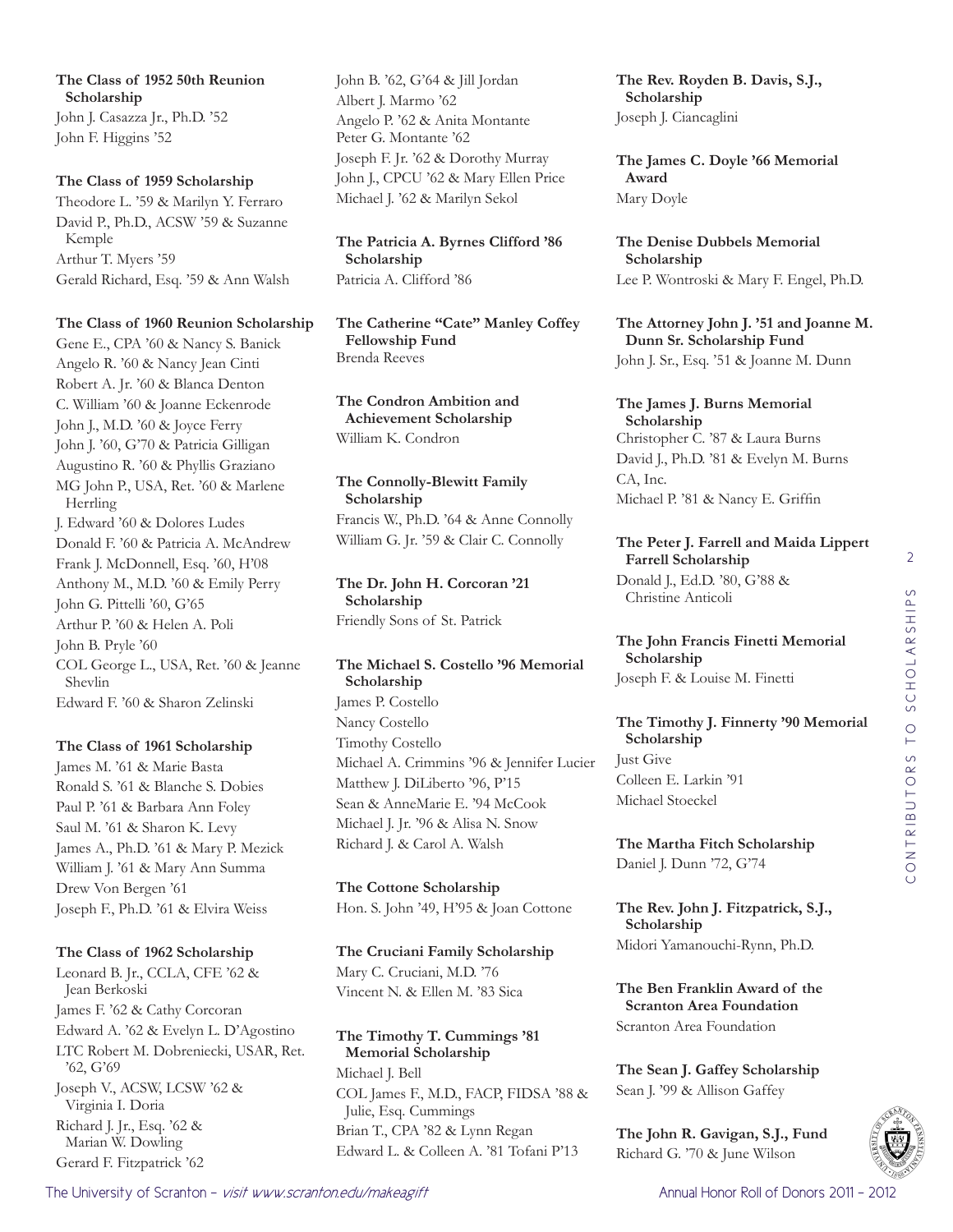# **The Katherine E. and James A. Geiger Scholarship**

Matthew Geiger '81 Ronald A. '87 & Gabrielle E. '89 Hampsey

# **The John J. Gentile Memorial Scholarship**

A-1 Spring Service Corporation B & K Construction Equipment Company Meade Medical Management, Inc. Mr. & Mrs. Gordon Meade S & H Construction, Inc.

# **The William Gerrity Scholarship**

Alice T. Grogan Michael B. & Marylou Gerrity Grogan Alice Micone Takeda Pharmaceuticals North America, Inc.

# **The Brendan J. Giblin '06 Memorial Scholarship**

Brendan J. Giblin Memorial Fund Martin V. & Teresa E. Higgins Francis P. Jr. '77 & Mary Kate McKenna Kathryn M. McKenna, M.D. '06 Erin L. Orben '06 Paul F. & Eileen Sweeney

# **The Dr. A. John and Mrs. S. Maria Giunta Scholarship**

Carmen J. Giunta, Ph.D. '82 & Gretchen E. Pearson

# **The Len and Deborah Gougeon '73 St. Ann's Scholarship**

Leonard G., Ph.D. & Deborah J., Ph.D. '73, G'75 Gougeon

# **The Erin R. Gourley '02 Memorial Scholarship** Ian P. Walsh '02

# **The Peter S. Graybar '93 Memorial Scholarship**

Stephen P. & Kerry J. '93 Brown Mei D. Cheo-Stecker '93 Tim Haring & Lori D. D'Ginto Haring '93 Christopher A. & Lisa K., CPA '93 Lawler

**The Edward T. Groncki '46 Scholarship** Thomas A. & Dolores C. Groncki

**The Hanlon Family Scholarship** Joseph P., MBA '90 & Salynn K. Hanlon

# **The Sarkis R. Hazzouri Jr. Memorial Scholarship**

Atlanta Public Schools Paul & Paula Battista Mark & Christine Bolus Robert E. & Karla Carlucci Joseph F. Cimini, Esq. '70 Joseph & Lillian Clifford Tony & Ann Costantino Edward J. & Madeleine Deeb Delta Medix Bernice DiAndriola Emiliani Trucking Company William J. Gerrity Barbara A. Hazzouri David M. Hazzouri, D.M.D. '86 Paul A. & Virginia Holmes Michael & Dolores Insalaco Joseph A. '58 & Carol Karam John & Teresa P. Kelley Lavish Skincare Inc. Saul M. '61 & Sharon K. Levy Donald C., Esq. '89 & Maria A. Ligorio Rose Ludgate Michael & Patricia MacDonald Lillian A. Mackarey Timothy & Ann Marie McNamara Marty & Denise Menichiello Hugo, M.D. & Jean Stavisky Mori Elizabeth A. Morrison James '60 & Josephine Mowad Karen T. Murray Murray's Garage Thomas F. & Nancy M. Murtaugh Linda Nolan The Honorable Carlon M. Jr. & Kay L. O'Malley Pocket Protector Acct & Tax Svc, Inc. Robert G. & Marguerite Rade P'15 Cyndy Schoenberg Shop Rite Robert J. '85 & Deirdre Spager Mr. & Mrs. Gerald Trently Marilyn Vitali Flynn

# **The Elizabeth Ann Burke Holmes Memorial Scholarship**

Francis T. & Kay K. Borkowski James G. & Mary K. Brady Larry & Marianne Cernosek Edward F. & Romayne E. Dougherty Steven A. & Gail L. Ghelardini Eugene H. Kaplan, MD

**The Frank J. Holmes '36 Memorial Scholarship** John & Kathleen H. Halpin

**The George Ronald Holmes, Ph.D., '61 Scholarship** George R., Ph.D. '61 & Elaine G. Holmes

**The Jesuit Community Scholarship** Jesuit Community

**The B. Carl Jones Memorial Scholarship** Lillian G. Hershfield Elizabeth S. Jones

**The Anne Maroni Kadow Memorial Scholarship** Joseph J., Esq. '78 & Teresa Kadow

**The Stanley Karam Scholarship** Fred C. '68 & Joanie Karam

**The William H. Kelly Jr. '93 Memorial Scholarship** Bill Kelly Jr. Memorial Fund, Inc. BlackRock, Inc. Ronald John & Kathleen D. '91 Owen

**The Adam King Memorial Scholarship** Donald J. & Cheryl Flynn Joseph M. G'93 & Barbara Roback

# **The Kuehner Family Scholarship**

Dalio Family Foundation, Inc. Carl Robert Kuehner

#### **The Paul Arthur Lamendola '99 Memorial Scholarship**

Paul Arthur Lamendola Foundation

**The Lanahan Gecawich Scholarship** Kevin J. '84 & Megan '88 Lanahan

#### **The Edward P. Leahy Scholarship** Edward R., Esq. '68, H'01 & Patricia Leahy

**The Walter and Betty Lisman Scholarship** Carl & Tina Lisman PNC Financial Services Group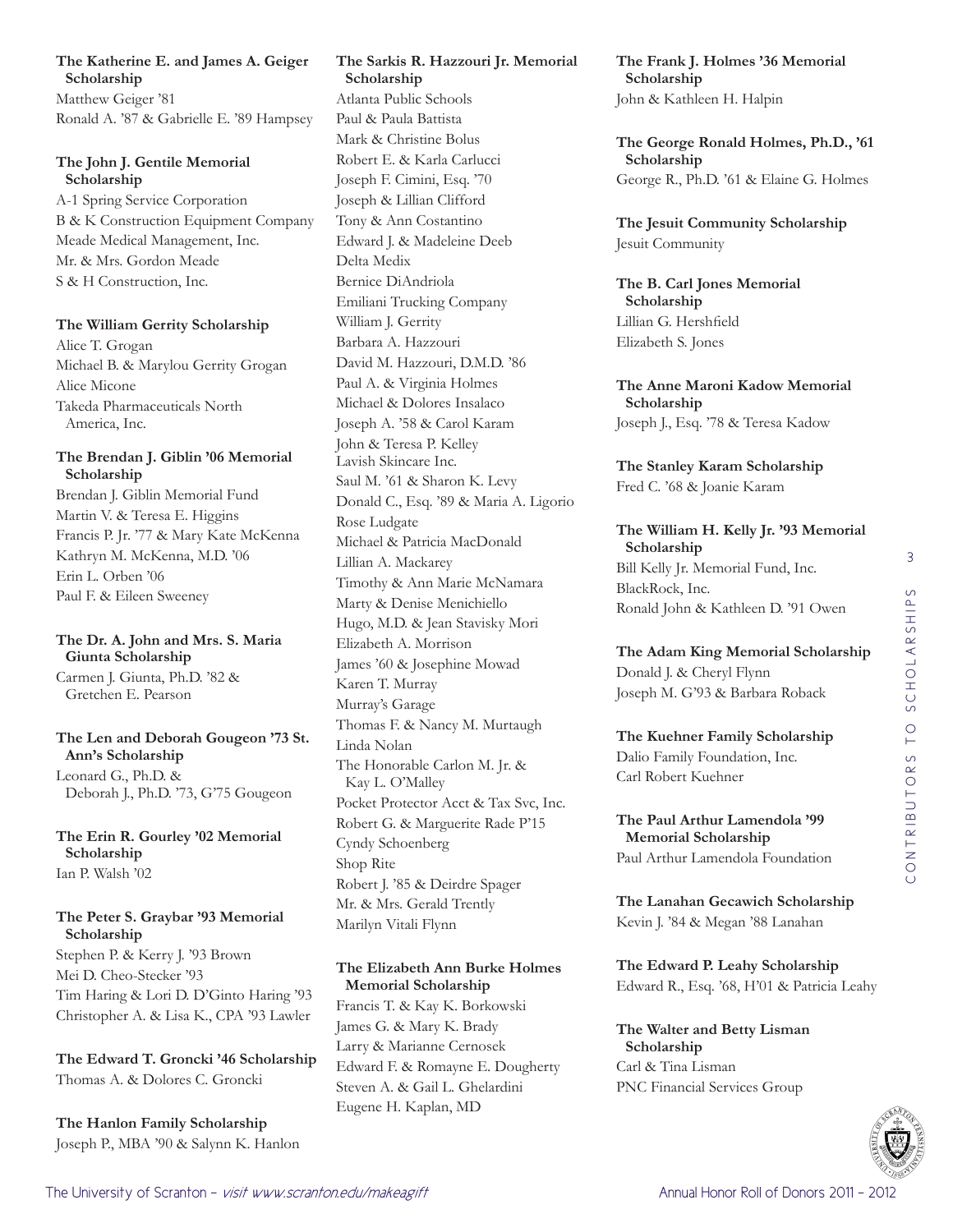**The James J. Loftus, M.D., '66 Scholarship** James J. Loftus, M.D. '66 &

Cecilia Soto-Loftus

#### **The Lydon Family Scholarship**

P. Eric Davis III Joan E. Hickey Mary R. Hopkins Patricia Lins Peninsula Copper Industries, Inc. Nicholas D., D.D.S. '43, H'91 & Jeanne Saccone

**The Joseph F. Lynch Jr. Memorial Scholarship Fund**

Lawrence R., CPA '81 & Keli M. Lynch

# **The Peter F. and Marie Rose Flood Mackrell Scholarship**

Patrick B. & Kristen M. Clark James J Mackrell MD Memorial Foundation Saul M. '61 & Sharon K. Levy

# **The Making A Difference in Nursing Scholarship Award**

Bank of America/Merrill Lynch Stephen L. & Sharon S., Ed.D. Hudacek P'14 James B. & Brynn L. Mileski

**The Ann M. Manno Scholarship** Ann M. Manno†

**The Mariotti Family Scholarship** John R., D.M.D. '75 & Margaret Q., Au.D. Mariotti

**The John P. Martin, Ed.D., '57 Scholarship** John P. Martin, Ed.D. G'57

# **The Armond and Thomassina Mascelli Scholarship** Fidelity Charitable Gift Fund John C., Esq. '71 & Catherine C. Mascelli

**The Florence Zygmunt McAndrews and Emma Kacer Scholarship** Willis M. Conover, Ed.D.

**The John P. McLean '40 Scholarship** Michael F. Drake & Patricia McLean Drake Marianne Ford Erich G. Schauer '02

**The Mecca Family Scholarship in Memory of Reverend Leo J. O'Malley** William A. Mecca Jr. '55

**The Doris A. Milani Memorial Scholarship** Paul & Sherry Lynn Forgione

**The I. Leo H'09 and Ann H'98 Moskovitz Scholarship** Joan Kane

**The Robert W. Munley Scholarship** Hon. James M. '58 & Kathleen P., Ph.D. Munley

**The Murphy Family Scholarship** Alignz, Inc. Justin B. '76 & Elizabeth A. '83 Murphy

**The John J. Murray Scholarship** John J. Murray, Ph.D. '49†

**The James Nasser Family Scholarship** Bridget R. McGovern '08

#### **The Henry J., Sr. and Mary Nebzydoski Memorial Scholarship**

Andrew P. Nebzydoski, V.M.D. '77, P'14 & Patricia A. Morgan, V.M.D. P'14 Joseph A., V.M.D. '74, G'77 &

Kerry Jo Nebzydoski Margaret A. Tomazic Wallenpaupack Vet Clinic

**The Nellis-McAllister Kiwanis Scholarship** Kiwanis Club of Scranton

**The Newcombe Endowed Scholarship** Virginia R. Egan G'06

**The Charlotte W. Newcombe Foundation Scholarship** Charlotte W. Newcombe Foundation

**The Northeast Chapter of the Pennsylvania Society of Public Accountants Scholarship** Northeast Chapter PSPA

**The Marian R. Oates '90 Memorial Scholarship** Kevin B. & Joan Oates Lorna Oates-Santos

**The Margaret McGill O'Brien Memorial Scholarshipip** Thomas P. '86 & Denise M. O'Brien

**The Office Max Scholarship** OfficeMax A Boise Company

**The Ryan T. O'Malley '99 Memorial Scholarship** John J. Jr., Ph.D. '64 & Helene M. O'Malley

**The Hobart N. Owens, M.D., '30 Memorial Scholarship** Hobart N. Owens Memorial Fund Ltd. Marilyn T. Skier

# **The Pakistani MBA or MHA Student Fellowship**

Riaz, Ph.D. G'80 & Atiya Hussain Islamic Association of NEPA Wasique, M.D. & Annina M. Mirza Rahmat, M.D. & Farida Shah

# **The Rev. G. Donald Pantle, S.J., Scholarship**

Carl G. Cotterick Fr. Pantle's Ignation Alumni Retreat Joan C. Holly Daniel J. Kelleher, Esq. '58 Christina Leppert Alberta Pantle Edward J. & Thelma E. Pantle Rev. G. Donald Pantle, S.J.

#### **The Christopher Jason Perfilio '95 Memorial Scholarship**

Nicholas C. & Kristen L. '99 Bene William R. '95 & Annie Bole Integrated Capital Management Inc. Bridget R. McGovern '08 Joseph A. Perfilio, D.C. '51 & Marjorie Campbell-Perfilio in memoriam devotissimam: Christopher Jason Perfilio '95, posthumously Dr. Kelli M. Young '04

**The Scott R. Pilarz, S.J. Scholarship** Diana Sorbera '08 Joseph L. Jr. & Diane Sorbera Joseph L. Sorbera III '08

**The Dr. Andrew W. Plonsky '40 Scholarship** Alexander T. Plonsky '50



The University of Scranton - *visit www.scranton.edu/makeagift* Annual Honor Roll of Donors 2011 - 2012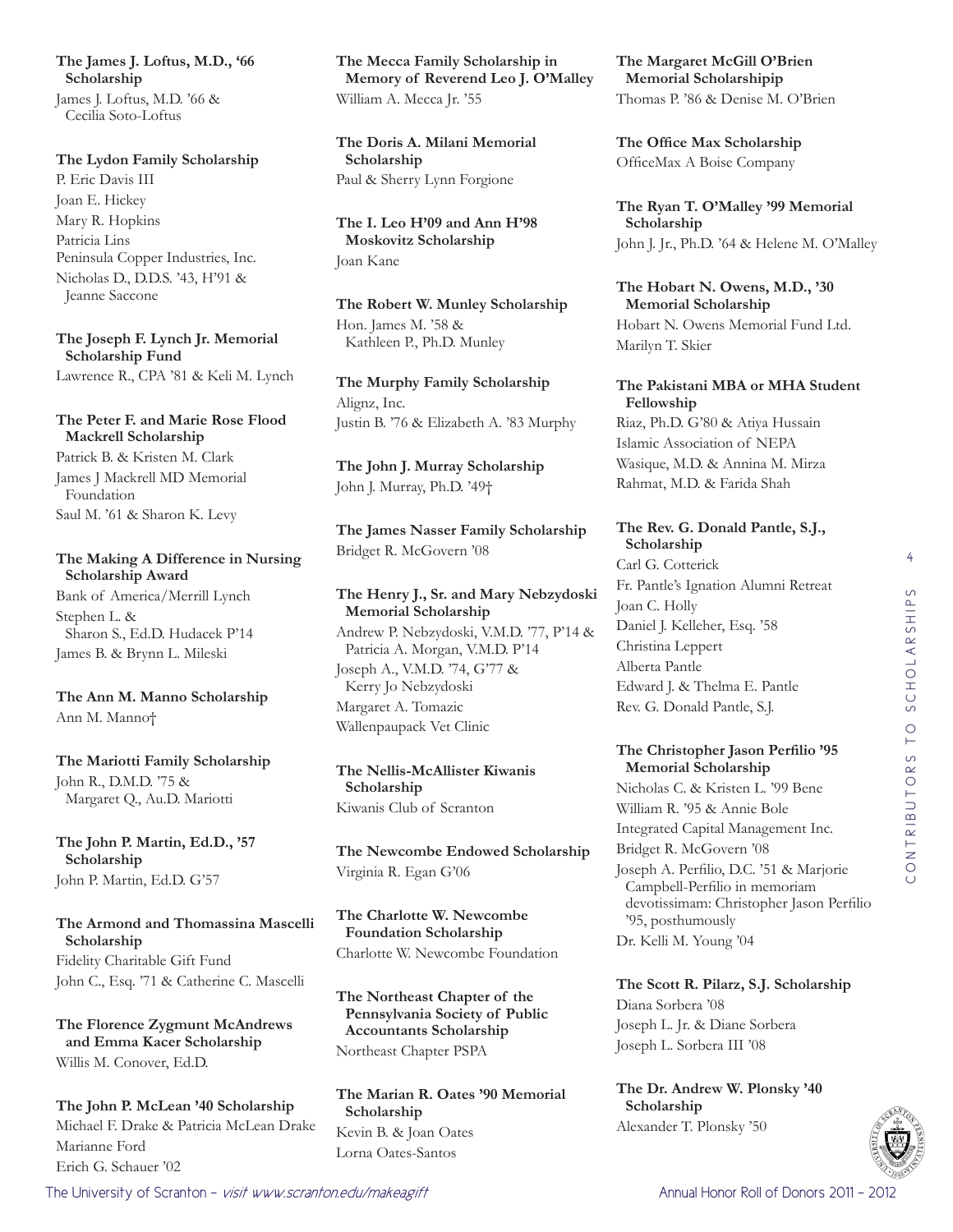# **The Ernest D. Preate Sr. '69 Memorial Scholarship**

Carlon E., CPA '70 & Patricia Preate Donald L. Sr., M.D. '63 & Sally A. Preate

**The Rev. J. J. Quinn, S.J. Achievement Award** Frederick A. Jr., M.D. '75 & Theresa Hensley

**The Rev. J. J. Quinn, S.J., Scholarship** Joseph & Celestine Q. Trainor

**The Patrick J. Quinn Memorial Scholarship** Bank of America Ria Barone Paul P. Biedlingmaier Jr. '76 Norman Birnbaum K. Kelly Brandmeier Laura Brandmeier Richard A. & Abby G. Brown William P. & Catherine M. Burke Frank B. & Joan M. Burns Margaret Carson Charles & Lucille Cavaleri Michael & Maryann T. Chambers Barbara J. Colyar Christopher M. '70, H'03 & Margaret M., Ph.D. Condron John F. '79 & Anne Conway Mary Lou Culkin John F. & Roberta P. Daly James C. & Sarah D. Dean Karen Dean Robert C. Dean Joseph & Barbara Diorio Drs. John M., M.D. & Yvonne T., M.D. Driscoll Fidelity Charitable Gift Fund Joan Flock Joanne M. Florez John J. & Catherine M. Foody Barbara A. Galligan Joan C. Grady Rev. James J. Hederman, S.J. John & Deborah Hederman William Hederman Tara A. Hegarty John P. & Nancy M. Hunter Teresa Iannielli Harold J. & Barbara Ann Kroez Elizabeth Leitner Edward G. Lenorth & Roberta Daly Lenorth Mary Leroux

Gary J. & Anne Lyons Margaret M. Maher Paul & Kathryn Maher Megan M. Manning Msgr. John P. Martin Peter G. & Donna Maslak Michael N. G'87 & Kristy Mattise Joseph J. '02 & Margaret McDonald Regina McNulty Todd Ann M. Miller I. Leo H'09 & Ann H'98 Moskovitz Justin B. '76 & Elizabeth A. '83 Murphy Paula Navigante Erin M. O'Grady Helen T. O'Grady John & Patricia O'Hagan Walter C. & Geraldine Preller Denis J. & Patricia Quinn John Quinn Mary E. Quinn Patricia Quinn Ryan P. Quinn Salvatore & Marie Rizzo Louise Rooney John C. & Maura E. Rudder Sandra Postel Charitable Account Harry W. & Mary Schleyer Schwab Fund For Charitable Giving Donald & Patricia Seitz George L. & Helen T. Shaughness Karen A. Shaughness Terence R. '93 & Julie Shields George M. Simon Herbert Spahn Jr. Jean P. Stratton William J. & Susan J. Veljacic Edward F. & Helen C. Walsh Myles V. Whalen Jr.

# **The William V. Rakauskas, Ed.D. '61, G'63 Memorial Scholarship**

Walter '64, G'71 & Anne Marie G'73 Ermolovich Marie Rakauskas William Rakauskas, M.D. '81 & Joyce A. Burnside, M.D. '82

# **The Theodore Rasieleski Memorial Scholarship**

John D. '86, H'10 & Jacquelyn '89 Dionne Fidelity Charitable Gift Fund

# **The Frank X. Ratchford '61 Memorial Scholarship** Edward C. & Ellen Donovan John & Ann Keeler

**The Evelyn M. '52 and Katherine T. '53 Reilly Scholarship** Katherine T. Reilly '53

**The Joseph C. Reilly Scholarship** Joseph C. Reilly†

**The Dr. Richard A. Rendich Educational Scholarship** R. A. Rendich Education Fund Richard A. Rendich Foundation

**The William P. Rinaldi Memorial Scholarship** Rose Rinaldi

**The Royal Fund Financial Aid Textbook Award** Elizabeth J. Abikaram Alyson A. Aitken '12 Elizabeth M. Ali '05 Victor G. Allara III Mary M. Alling '12 Victoria K. Alogna '12 Emily K. Andrews '12 Molly T. Andrews '12 Anonymous Blessing A. Anosike '12 Christina Arbucias '12 Samuel T. Arcieri '12 Charles J. Bannon '12 Elizabeth G. Barrett '12 Patrick T. Barrett '12 Erin M. Barry '12 Christopher D. Barus '12 Christopher W. Belden '12 Alana M. Bencivengo '12 Emily Bender '12 Donald J. Bergmann Michael J. Bonomo '12 Lauren S. Briggs '12 Steven E. Brody '12 Cecelia R. Brown '12 Antonietta Bruno '12 Jocilyn C. Budda '12 Joseph T. Burbella '12 Diane N. Burke '12 Joseph M. Callahan '12 Kathleen P. Callahan '11 Katherine M. Cameron '12 John M. Camilleri Jr. Christine A. Capalbo '12 Laura R. Capasso '12 Catherine J. Capella '12 Jaclyn M. Capierseho '12

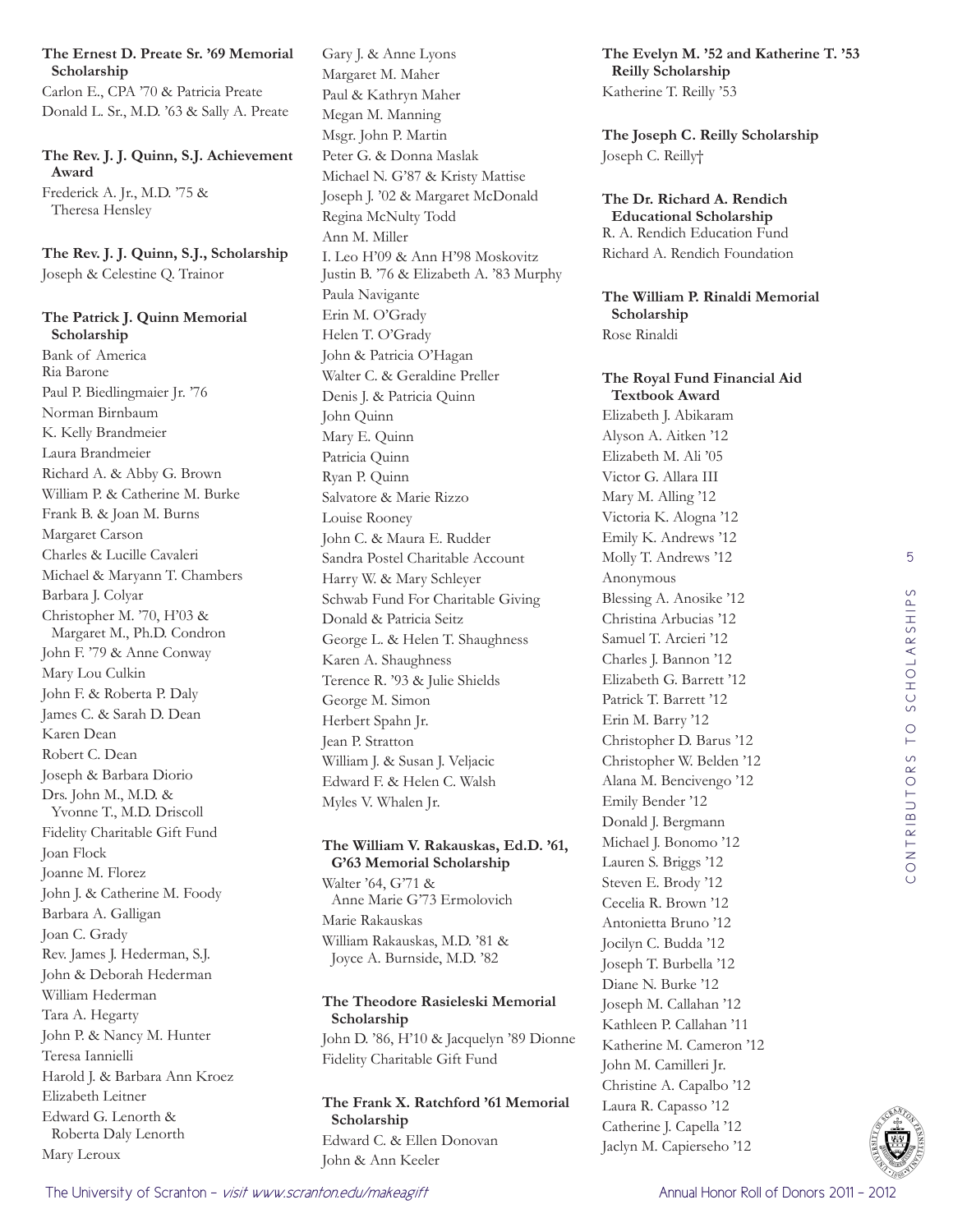Allison M. Carbone '12 Kevin M. Carbonetti '07 Allison E. Carey '12 Kelly J. Carman '12 Santina M. Carpenter G'12 2LT Jenna M. Caserta, USA '12 Thomas J. & Shirley A. Caserta Chelsea R. Casey '12 MaryElena Cassetori '12 Christopher A. Castro '12 Melissa L. Cavallo '12 David M. Ceraul '12 Ashley L. Chandler '12 Dino James & Maureen A. G'06 Ciliberto Daniella C. Ciollo '12 Abbe R. Clark '12 Kellan G. Clausen '12 Candice R. Clifford '12 Joseph V. Clifford '12 Kayla T. Coady '12 Christina M. Cognetti '12 Danielle J. Colaprico '12 Ronald E. & Cheryl A. '89 Collarini P'14 Caroline L. Conners '12 Chelsea A. Cooper '12 Richard S. Corbett Timothy R. Corker '12 Megan R. Cox '12 Stefanie R. Crosta '12 Caroline Cuiule '11 Thomas P., Esq. '87 & Patricia '89 Cummings Natalee A. D'Amore '12 Nicholas J. D'Andrea Jonathan A. Danforth '12 Gina M. Daniels '12 Katelyn E. Darrenkamp Mabel M. De La Cruz Richard A. Dean Jr. Jacquelyn E. DeLorenzo '12 Kaitlin M. Delpriora '12 Karen A. DeMaria '12 Kevin P. Dermody Elaina M. DeSantis '12 Laura J. Desmarteau '12 Marc J. Dezii '12 Puneet K. Dhillon '12 Thomas M. DiAntonio '12 Katherine M. DiBenedetto '12 John J. & Renee A. Dobrowski Caitlin E. Doheny '12 Erin M. Doherty '12 Brian T. Dolan Brittany M. Dolan '12 Ann C. Donati '12

Sean D. Downey '12 Veronica A. Dress '12 Kevin A. Drucker Meghan E. Durney '12 Barbara K. Eagen Elizabeth A. Eaton '12 Caitlin A. Ehly '12 Brittany B. Esbin '12 Albert J. Esposito Jr. '12 Kelly A. Evans '12 Michael J. Farley '12 Michael P. Farren '12 Stephen A. Fernando '12 Victoria Fierro '12 Ashley S. Figaniak '12 Matthew G. FitzPatrick '12 Amy M. Fizzano '12 Meghan C. Fleming '12 Gerard T. Ford '12 Amy E. Forman '12 Michael A. Forsette '12 Kelly A. Fox G'11 Nicole A. Fueshko '12 Sarah K. Gage '12 Jon M. Galante '12 Bridget Gannon '12 Alicia T. Garbade Anna P. Gasparino '12 Adam J. Gault '12 Jacqueline A. Gaval '12 Gary Gifford Jr. '12 Alison M. Gilroy '12 Nina T. Giordano '12 Kyle T. Gittleson '12 Ademola M. Giwa '12 Kyle E. Gleaves Rachael I. Gnias '12 Katherine E. Gonzalez '12 Kimberly A. Good '12 Mollie R. Goodwin '12 Allison L. Gormly '12 Brittany M. Grady '12 Maureen J. Grady '12 Nicole M. Greene '12 Sean R. Grieb '12 Matthew A. Grillo '12 Alison G. Haegler '12 Danielle Hafner '12 Emily C. Halpin '12 Kevin R. Hanes '12 Brian D. Hardman '12 Caitlin A. Hayes '12 Erin L. Hayes '12 Megan E. Heaslip '12 2LT Thomas V. Heintz, USA '12

Kara A. Henderson '12 Walter L. & Lisa A. Hentze P'12 Thomas L. Herrick Alison R. Higgins '12 Jonathan G. Hiler Daniel J. Hilferty Martin P. Hofler '12 Jennie M. Hofmann '12 David M. Hopp Jr. '12 Kimberly A. Hosgood '12 Paul L. Jackowski Jack G. Jamgochian '12 Robert E. & Tamre M. Joyce P'15 John T. Kane '12 Caitlyn E. Keeler '12 Andrew K. Kelly '12 Meghan E. Kelly '12 Kevin J. Kenderes '12 Shawn M. Kenney Conor J. Kerrane '12 Margaret M. Kessler '12 Barbara H. King Katherine T. King '12 Jennifer A. Kirk '12 Justin R. Kizer '12 Elizabeth A. Klassner '12 Katherine Kloda '12 Chelsea E. Knese '12 Mary J. Kovatich '12 Meredith H. Kraft '12 Christina M. Kraker '12 Nicholas J. Kueny Melissa C. Lancaster '12 Dylan H. Lang Christopher J. Lantero '11 Shannon M. Lanzo '12 Jia Lapointe '12 Alexander Larramendia '12 Christine M. Lavin '12 Michael X. Le '12 Kristin M. Leccese '12 Kyle F. Lee '12 Natalie P. Leone '12 Kelly Ann Lillis '12 Meghan E. Loftus '12 Colleen T. Long '12 Brian R. Loughney '12 Carrie A. LoVerso '12 Kady Luchetti '12 Frantz Lucien Jr. '12 Paul F. Luongo Jr. '12 Lauren E. Maggipinto '12 Paulina R. Maida '12 Eric J. Manley '12 Megan K. Mann '11

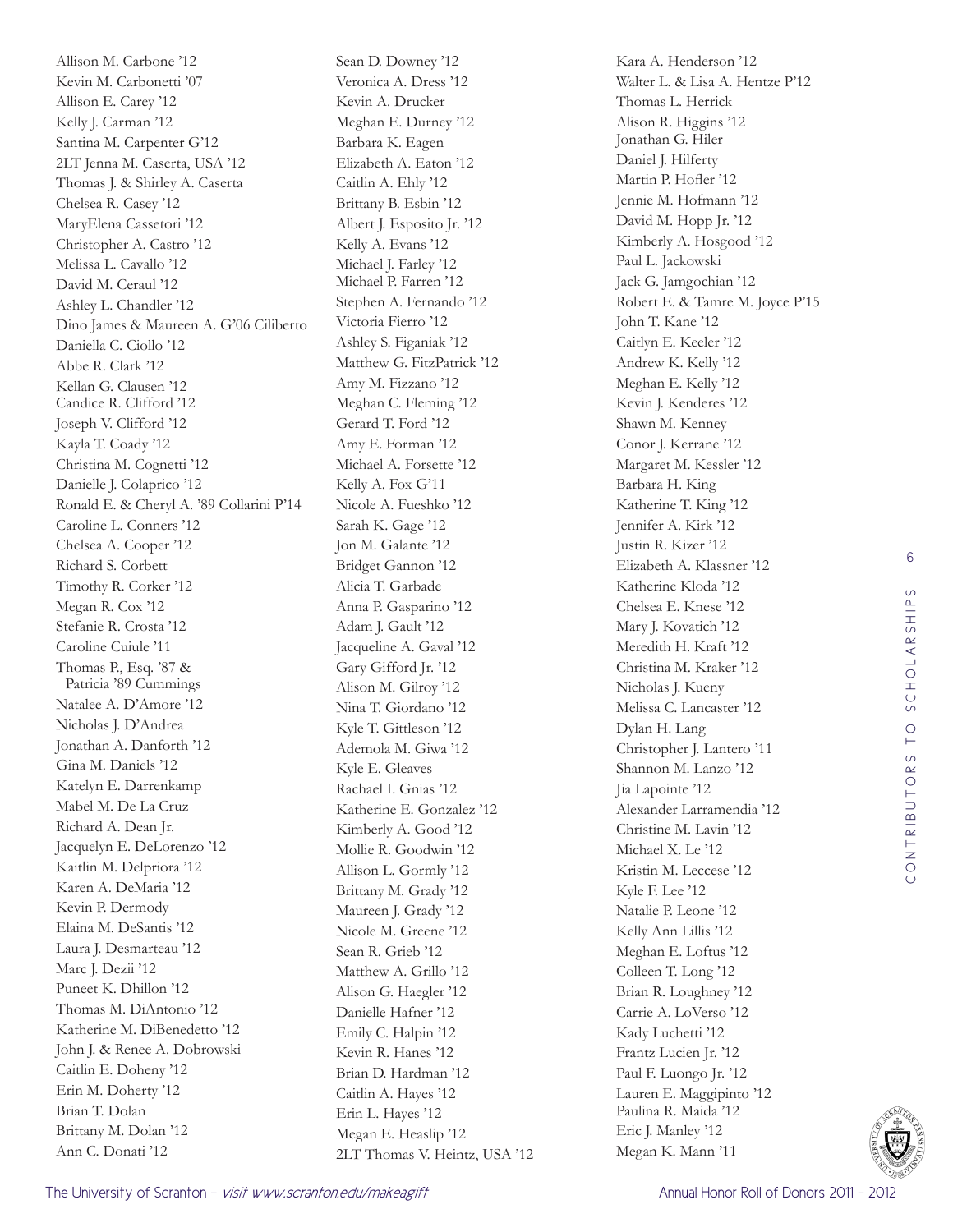Alexandria Marandino '12 Jaclyn M. Marchaterre '12 Caitlin C. Marek '12 Rory W. Margraf '12 Katherine A. Marino '12 Matthew Mariyampillai '10 Jeffrey P. Marteslo '12 Sandy E. Martone Maria A. Marx '12 Francesca R. Marzullo '12 John C., Esq. '71 & Catherine C. Mascelli Morgan A. Mayenschein '12 Nina Mazzone '12 Katie M. McAllister '12 Victoria L. McAllister Christine C. McBride Conor J. McCabe '12 Kendall T. McCaffrey '12 Keely M. McClatchy Stephen & Constance F. McDonnell Christine M. McGarry Moira T. McGinn Jennifer K. McKenna '12 Kaitlyn A. McKenna '12 Brittany A. McMann '12 John F. McMenamin III '12 Mark D. McNally '12 Sean B. McNichol '12 Daniel G. McPherson '12 Lauren S. Meade '12 Brittany N. Meagher '12 H. James Melody G'76 Allison M. Merlo '12 Rachel Metzger '12 Jeffrey J. Miller '12 Theresa A. Mizerak '12 Lee A. Molitoris Christlore I. Mondelus Kendrick W. Monestime '12 John A. Montgomery '12 Brianne M. Mooney '12 Matthew X. Moore Samantha M. Moran '12 Lucille A. Morris '12 Melissa M. Munoz '12 Dr. Michael Fennie & Shannon L. Murphy Fennie '99 Laura P. Murphy '12 Charles J. Murray '12 Marguerita J. Murray '12 Chelsea M. Murtin Gillian R. Naro '12 Joanne B. Nashi '12 Matthew J. Nealon '12 Brett S. Niehaus '12

Ryan J. Nolan '12 Kyle T. Nugent '12 Charles W. Jr. '70 & Deborah M. Nutt Lauren E. Occhipinti Lorraine M. O'Donnell '04 James R. Olechna '12 Richard & Sharon L. Olechna P'13 Carl A. & Karen O'Neil P'15 Christine M. Orvetz '12 Julieann A. Ostroski '12 Erin P. O'Toole '12 Michael D. Owsinski '12 Donald & Karen Ozycz P'12 Julie P. Ozycz '12 Vincenzo Pace '12 Stephen E. Page '12 Danielle N. Pagliuca '12 Kristan M. Paladino '12 Moira R. Parkinson '12 Michelle A. Paster '12 Jay P. Patel '12 Jaykumar Patel '12 Shrut S. Patel '12 Vimixaben Patel Kristin M. Patton '12 Kristen E. Pecka '12 Andres Perea '12 Grace M. Pfisterer '12 Meghan M. Phelan '12 Brittany N. Phillips '12 Danielle S. Phillips '12 Sarah Phillips '12 Brittney N. Piatt '12 Natalie A. Picciano '12 Holly K. Pilcavage '12 Ryan P. Pipan '12 Jacqueline R. Pirie '12 Katherine L. Pisano '12 David Polanco Patricia J. Popeck G'91 Peter T. Portanova Christopher S. Potocki '05 Joseph F. Pugh '12 Paul G. Rajan '12 Recreation Sports Brendan P. Reedy '12 Katherine F. Regimbal '12 Stephanie L. Richter '12 Shawn D. Riley Jr. '12 Callie Rimpfel Brian J. Riordan '12 Lauren S. Rivera Alexander P. Rizzi '12 Rebekah J. Roberts '12 Shannon V. Robinson

Colleen M. Roe '12 Kristina M. Rose James J. Roth '12 Brooke M. Ruane '12 Michael S. Rufo '12 Kristina L. Russo '12 Nicole A. Russo '12 Ashley A. Sanchez Alessia M. Santoro '12 Maria C. Saverino '12 Kimberly M. Schachner '12 Kyle E. Scheetz '12 Casey M. Schell '12 Thomas R. Schick '12 Walter R. Schuster Amanda N. Schwartz '12 Steven R. Scrivo Jr. '12 Jennifer L. Seale '12 Jillian M. Serra Kavita J. Shah '12 Eric F. Sibley '12 Nicole C. Sklareski '12 Sarah E. Slocum '12 Joseph A. Slowik '12 Matthew W. Smeltzer '12 Thomas P., Psy.D. & Terri Smith Eric J. Sommers '11 Jaclyn A. Spezzano '12 Stephen M. Stark Jr. '12 Matthew S. Stokesbury Katerina Y. Stratigis Oliver J. Strickland Student Affairs Staff Jennifer A. Suchecki '12 Alexis L. Sullivan '12 Anna S. Swift '12 Alicia M. Tamboia '12 Anthony T. Tasco '12 Jillian M. Thomas '12 Michelle G. Thomas Samantha E. Tobia '12 Rosa E. Todaro '12 Brendan D. Toolan '12 Jessica M. Toomey '12 Lauren A. Totaro '12 Raymond Totten '08 Sarah E. Trinchitella '12 Christina M. Tripodi '12 Connor A. Tucciarone Kevin M. Tuffy '12 Kathleen M. Tuohy '12 University of Scranton Students Jamie L. Valis G'10 Victoria A. Valvano '12 Bridget M. Veglia '12